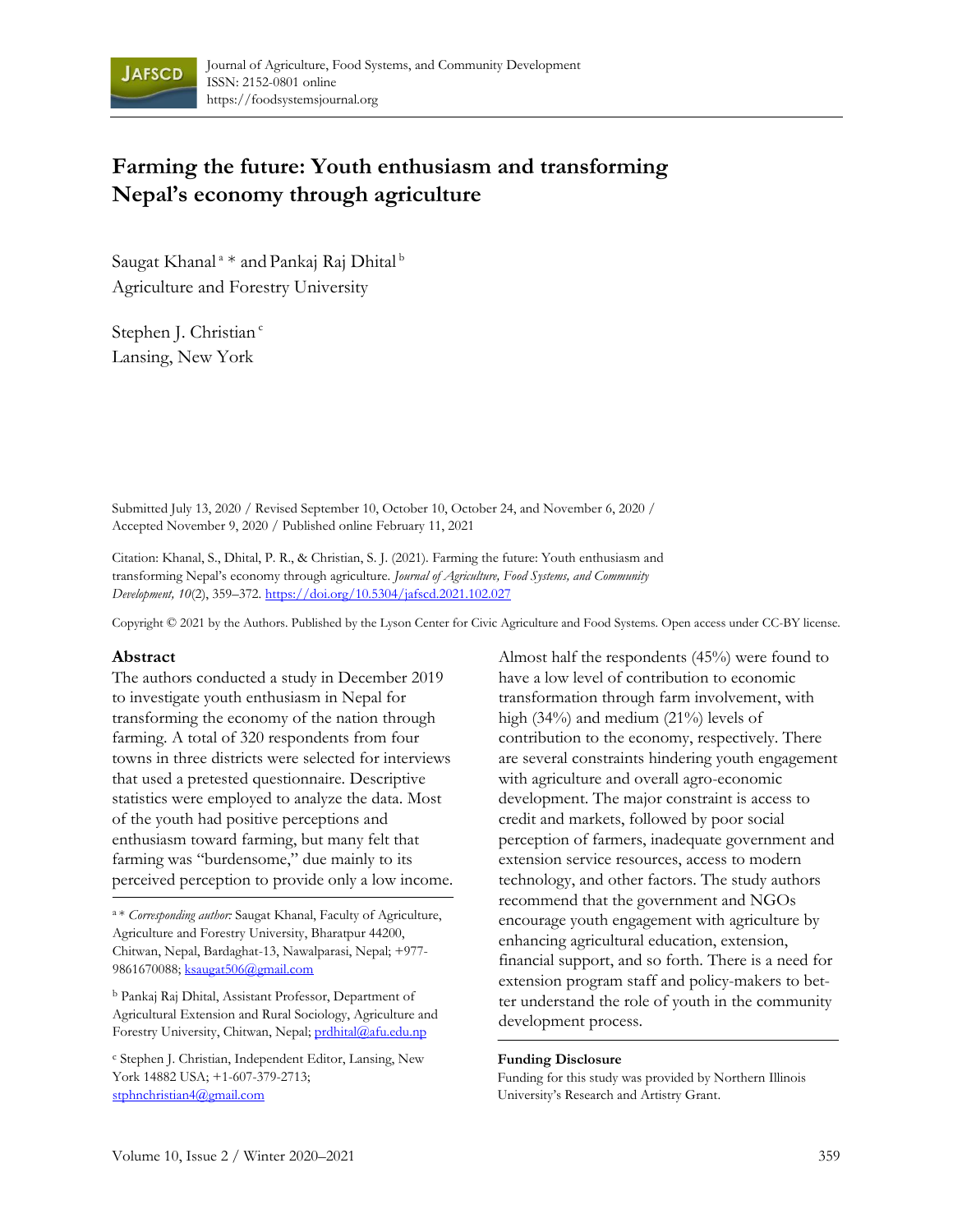# **Keywords**

Agro-enterprises, Economy, Farming, Extension, Nepal, Youth, Beginning Farmers, Agricultural Education

# **Introduction**

Agriculture has been called the backbone of the national economy for the majority of developing countries (Lawal, 2011; Mogues, Yu, Fan*,* & McBride, 2012). As 66% of the population of Nepal is directly engaged in farming, agriculture contributes to nearly 28% of total national GDP (Khanal & Shrestha, 2019). The population is predominantly rural, and agriculture remains the primary occupation, with the majority of farmers engaged in subsistence agriculture. In the past, the scope of farming was limited to the production of crops and goods for human consumption. With the rapid advances in science and technology, however, the present scope of agriculture extends to areas such as macroeconomics, environmental science, forestry, aeroponics, and hydroponics. The significant potential for agricultural development in Nepal is predicated on rapid advancement in numerous fields of science and technology. Consequently, agricultural development means economic development.

No sector of a national economy can attain its intended level of development unless the involvement of youth is ensured (United Nations, 2008). Countries that are considered high economic achievers rely substantially on the continual efforts of youth (United Nations, 2018). It is vital to emphasize nurturing youthful knowledge and attracting skilled, capable youth to agriculture (Fatunla, 1996). Nevertheless, in developing countries most youth are highly apathetic toward agriculture (Adedoyin & Jibowo, 2005). This has contributed to severe unemployment in the agriculture sector and a shortage of sustainable livelihood activities among youth (Breitenbach, 2006). However, youth in developing countries have different perspectives regarding the acceptability of farming. In the less developed countries of Africa, youth non-engagement in agribusiness has partly been ascribed to there being few attractive resources in agriculture and to disconnects between youth program offerings and vocational training and the actual requirements of agricultural sectors (Aphunu & Atoma, 2010; Nhamo & Chikoye, 2017).

Because community development is a dynamic process involving all segments of the community, including the often-overlooked youth population, significant progress in farming could be achieved through youth involvement. Youth participation in organized groups facilitates their engagement in the community. As most Nepali youth are relatively disadvantaged in terms of access to skills and social capital, with little engagement with organizations, many regard farming as a 'no-go' area for career options. The perceived lack of techniques, experience, and knowledge in agriculture makes it less interesting to disadvantaged youth. Contemporary agriculture, transformed by globalized markets and new technologies, requires significant effort on the part of new farmers to gain skills necessary for success. Disadvantaged youth have less of the initiative required to succeed in this field. Some youths accept working in farming passively, largely due to originating from poor families, having deficient literacy, or having failed in other jobs (Chaudhary, 2018). Nepal's agriculture sector is experiencing manpower and entrepreneurship weaknesses because Nepali youth who have more initiative and drive often seek foreign employment (The Rising Nepal, 2014). Moreover, institutional efforts to involve youth in collective action at the execution phase of project management leave little space to negotiate the interests of youth (Gebremariam, 2017; Hartley, 2014; Proctor & Lucchesi, 2012). The scientific and farming communities of Nepal need to realign the country's youth to cope with the bottlenecks arising while transforming economy through agriculture (Jabed, 2016).

The Nepali government is developing strategies and policies for youth-empowering programs (Hosein & Yadav, 2017). Extension programs, basic farming education for youth, and other policies are being implemented to persuade youth to become more interested in farming. The government is developing financial, social, and technological tools and packages in collaboration with private agencies for helping youth in agriculture. However, despite agriculture's ample moneymaking potential for youth, challenges related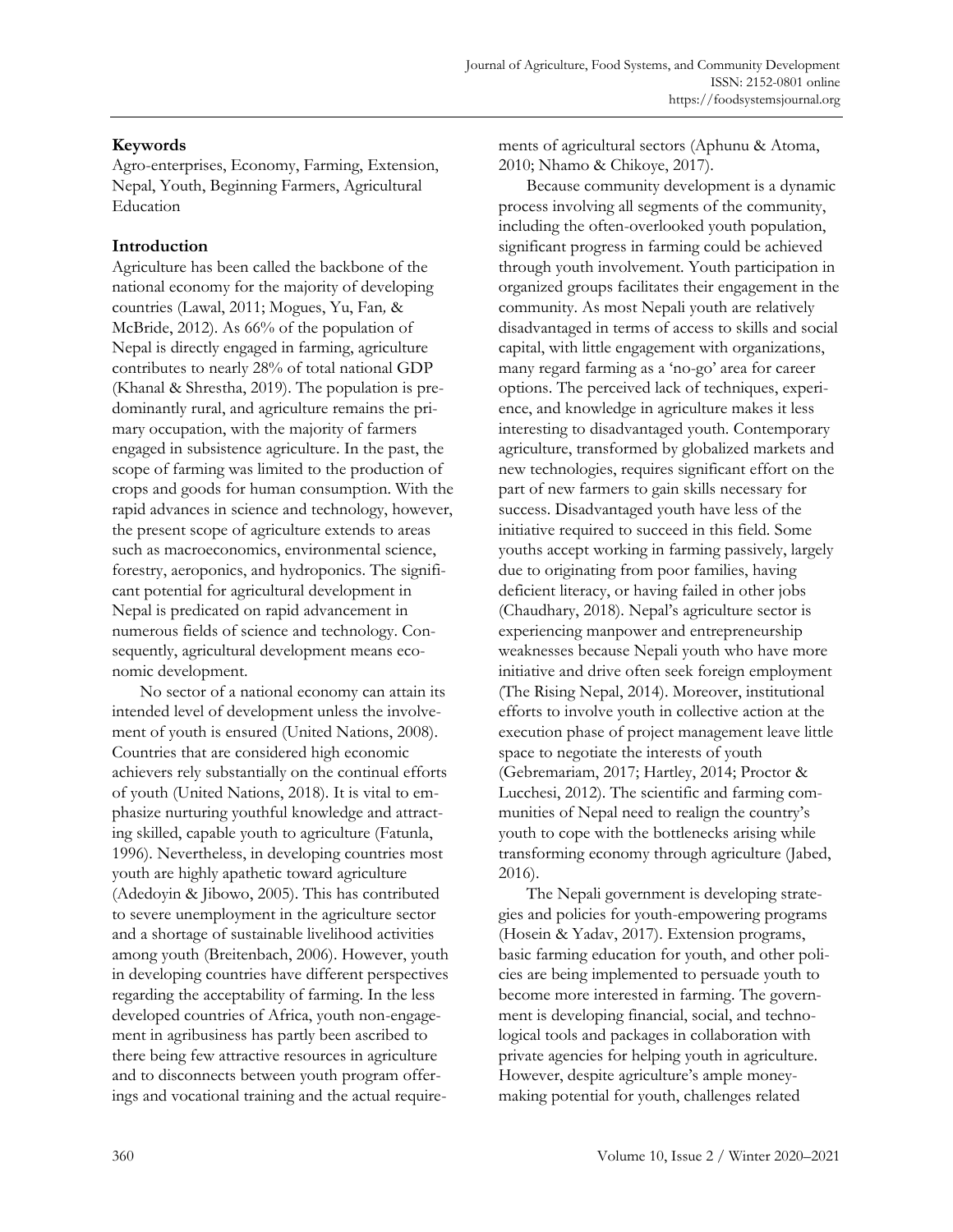specifically to youth involvement in farming and, more important, options for surmounting them are not extensively documented.

### **Objectives**

The main objectives of the study were to understand the attitudes of youth toward agricultural work, assess their levels of enthusiasm, and explore how attitudes affect their potential contribution to the economy, in the area of Nepal on which the study focused. The specific objectives were to investigate the perceptions of youth toward agricultural production, describe the role of different agencies involved in youth development, examine the factors that attract youth to farming, and discuss the constraints limiting youth engagement in farming activities.

### **Limitations of the Study**

Research on connecting youth with agriculture through their enthusiastic involvement is not a new approach, and we recognize that there are a number of potential limitations to our study. We sought to cover a larger area and involve more respondents than previous studies, but we acknowledge that we were not able to do so. The study was conducted in a small part of the country with a sample who was at least engaged in some kind of occupation related to agriculture. A detailed study with a larger area and a more representative sample from a wider range of vocations could be helpful for generalizing the results for all parts of Nepal. We were inexperienced with quantitative research tools that would enable us to fully analyze our data to answer our research questions. Even in terms of qualitative data, we did not capture as much information as we initially envisaged due to time limits and lack of funding.

# **Youth and Economic Transformation**

Franklin D. Roosevelt said, "We cannot always build the future for our youth, but we can build our youth for the future" (The Franklin Delano Roosevelt Foundation, n.d.). This highlights how much value youth represents for economic transformation and what youth can do for nations when empowered to be agents of positive change. One major critique of youth empowerment is that most

relevant official programs take a risk-focused approach, emphasizing what goes wrong with youth performance rather than what goes right. To youth, such an approach portrays development as a process of merely overcoming risk and may dissuade them from youth development programs (Guerra & Bradshaw, 2008). The risk-based approach can obscure the reality that adolescence is a period when youth can master skills and ideas. Research suggests that invigorating youth with the idea of entrepreneurship in the farming sector enables the attainment of economic goals at community and national levels (Bruton, Ketchen, & Ireland, 2013; Díaz-Pichardo, Cantú-González, López-Hernández, & McElwee, 2012; Sinyolo & Mudhara, 2018). Youth contributes significantly to land and agricultural reform, in turn sustaining youth enthusiasm (Gwanya, 2008). Largely because of their increased connectivity via social media and hence increased access to information, youth can conceive of ways to shape the economies around them in ways never possible before (Fletcher, 2019). Youth can be the driver of agribusiness, generating high returns on agricultural investment by using new ideas. In general, agribusiness does not mean just farming, but incorporates industries and services from farm production and processing to wholesale and retail, which can create youth job opportunities. Economic transformation, as used in this study, means a higher average income, broader diversity of economic enterprises, and greater contribution to GDP through agriculture produce surplus income (Allen et al., 2016; Leavy & Smith, 2010; Roepstorff, Wiggins, & Hawkins, 2011). Despite increasing recognition of the value of youth, too little is known about realizing the economic potential of youth for national development, thus slowing the pace of economic development.

# **Youth Vision-2025 and Youth Unemployment**

Buckminster Fuller said, "You never change things by fighting the existing reality. To change something; build a new model that makes the existing model obsolete" (as quoted in Haber, 2007, p. 363). Keeping social and economic transformation central, Youth Vision-2025, approved by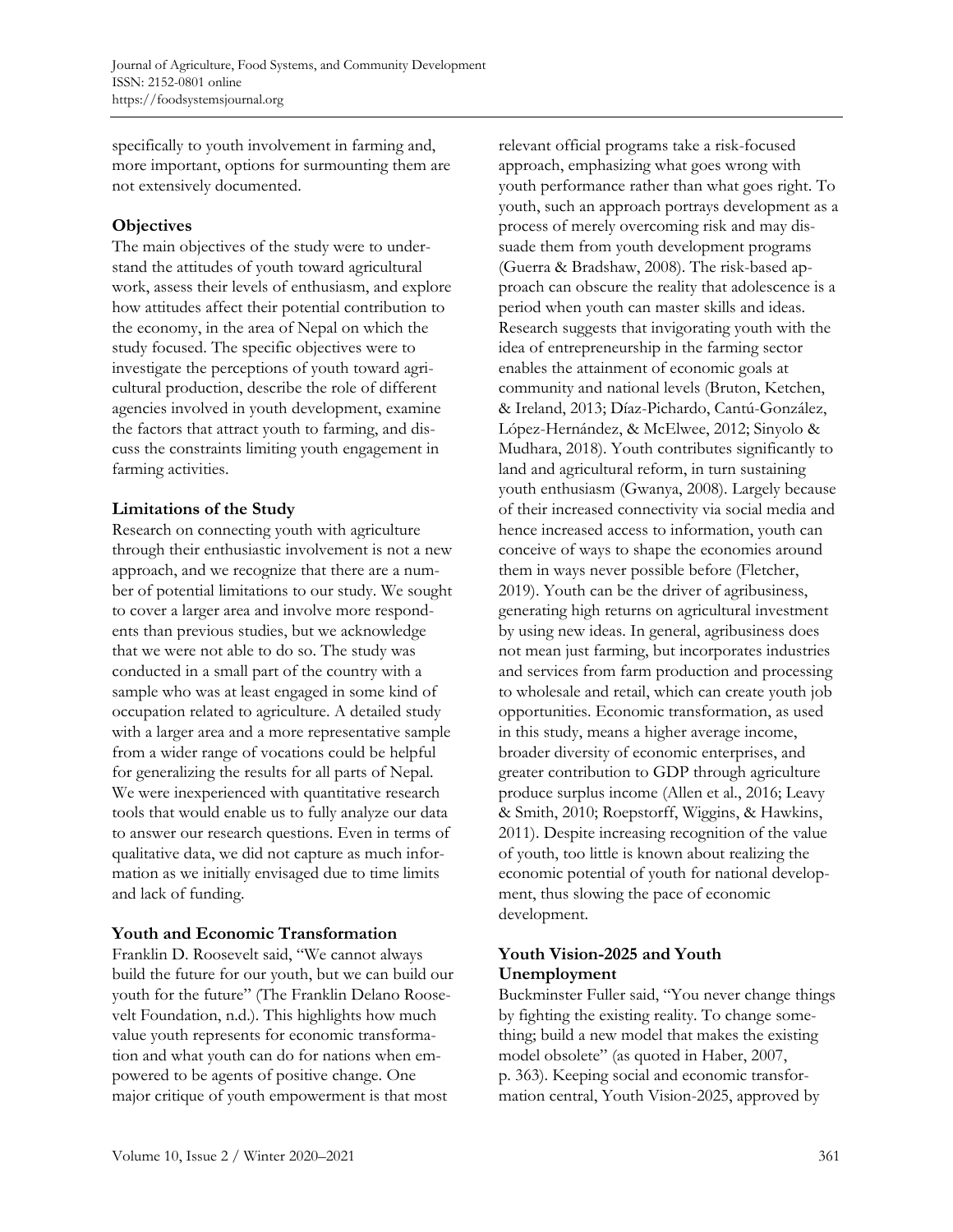the Government of Nepal in 2015, aims at preparing youth for roles such as agricultural laborer, agro-businessperson, entrepreneur, and policymaker in order to change the nation from underdeveloped to rapidly developing within the next 10 years (Nepal Government Ministry of Youth and Sports, 2015). The plan stresses unity, equity, justice, harmony, and inclusion in order to enhance collaboration; it also focuses on the need to invest directly in youth for the economic progress of the country. The program also includes a Guarantee of Rights and Realization of Obligations, which encourages youth to work freely and independently.

However, Nepal is lagging behind other nations in providing youth employment that is sufficiently productive and remunerative, potentially imposing considerable, enduring economic and social costs (Raju & Rajbhandary, 2018). As noted above, educated youth have a problem staying and working within the country due to the attraction of foreign employment with higher earnings. Every year many Nepali youths choose against their preference to leave the country for jobs or for higher education. Nevertheless, the youth unemployment rate of Nepal is decreasing in comparison to historical rates of unemployment. In 1999, the youth unemployment rate was 2.93%; in

2019, it fell to 2.14% (Statistica, 2020). From 1999 to 2019, the highest youth unemployment rate was 3.05%, in 2003 (Statistica, 2020). The government has been successful in supporting unemployed youth, especially those engaged in farming, as a large portion of the annual national budget is allocated to agriculture. The youth unemployment rate from 1999 to 2019 is shown in Figure 1.

# **Methodology**

The study was conducted in December 2019 in four communities in three districts of the southern lowlands of Nepal: Nawalparasi East, Nawalparasi West, and Chitwan (see Figure 2). A total of 320 youths, 15 to 35, were selected randomly from the study areas. Interviews were conducted with the help of a questionnaire for both quantitative and qualitative information (see Table 1). Data was gathered in face-to-face interviews by using a pretested semi-structured questionnaire and by observation. Primary data was obtained through the key informant survey (KIS), questionnaire survey, focus group discussion (FGD), and an online survey with the respondents. The FGD involved gathering people from similar backgrounds or experiences together to discuss a specific topic of interest. The respondents were asked questions about their perceptions, attitudes,





Source: Statistica, 2020.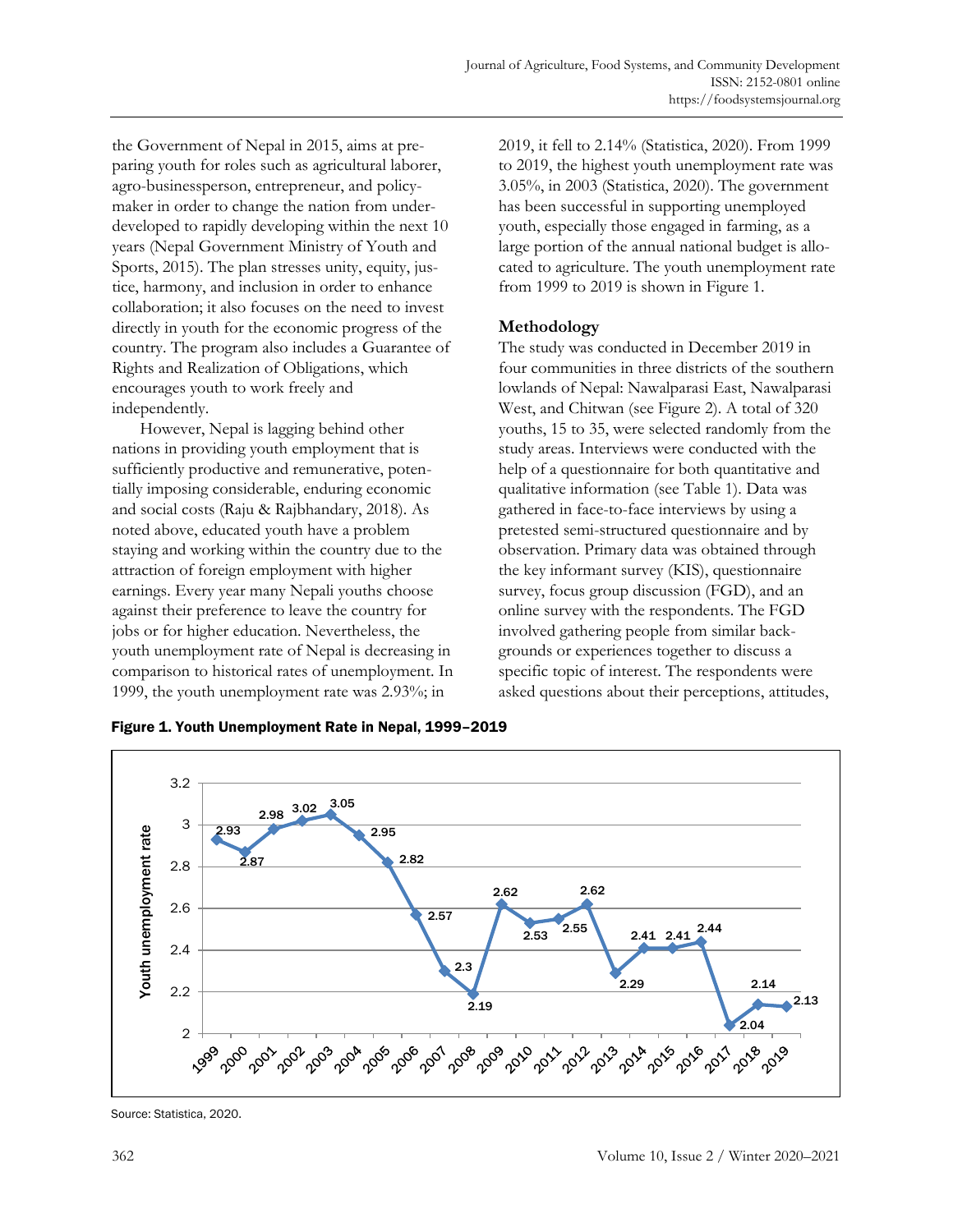#### Figure 2. Study Areas

- A. Study Areas in Nepal (Map prepared by Subodh Gyawali.)
- B. Study Areas in Nawalparisi West and Nawalparisi East, Nepal
- C. Study Areas in Chitwan District, Nepal

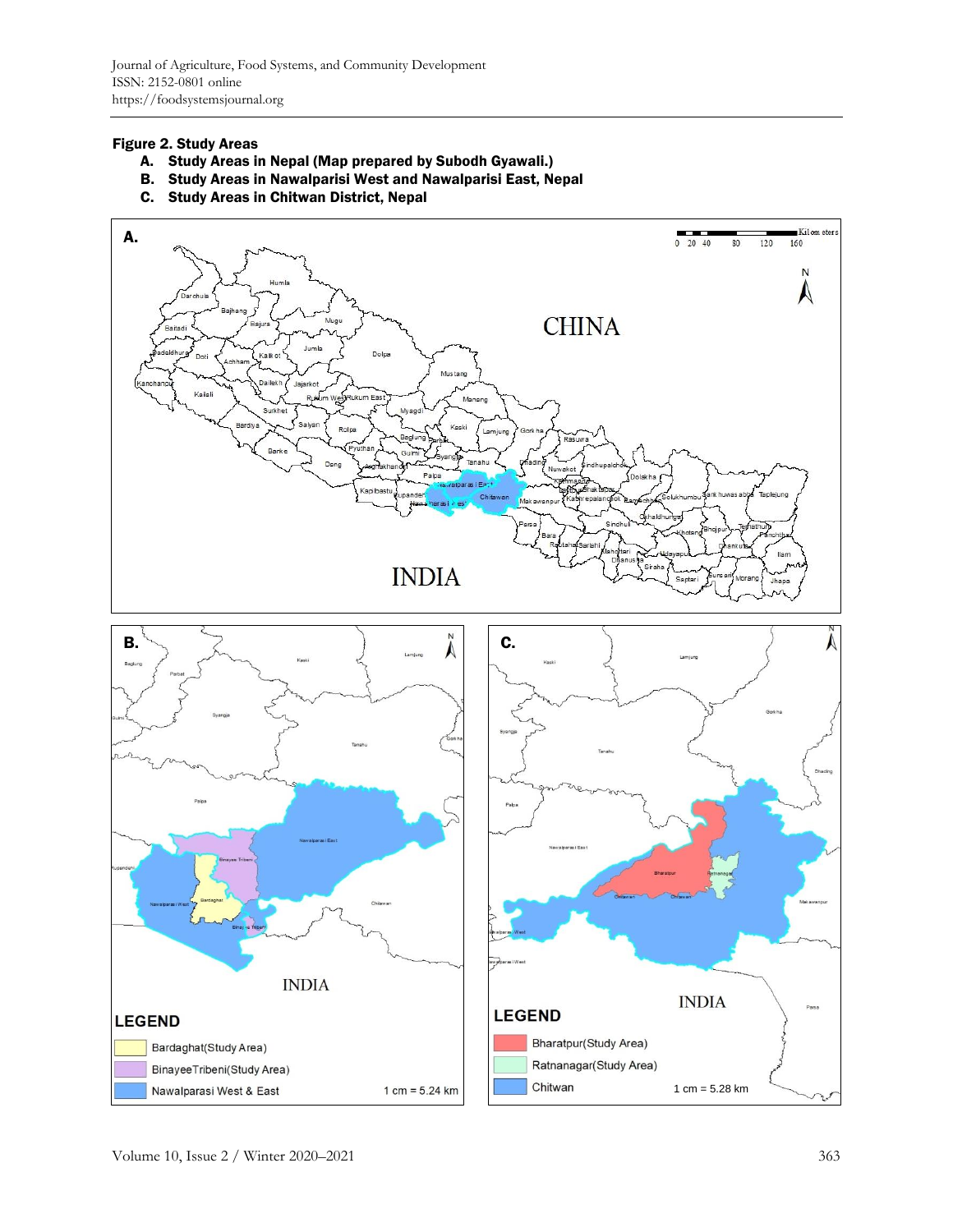beliefs, opinions, and ideas. Secondary data was collected through the Youth Development Committee (YDC), Ministry of Youth and Sports (MYAS), Central Bureau of Statistics (CBS), annual reports, journals, etc. Information about the work of youth agencies and agricultural organizations in empowering youth were collected through YDC and MYAS, and the unemployment status of the youth population was assessed from CBS. Other related data was collected through reports, web pages, journals, and documents.

### **Results and Discussion**

*Socioeconomic Characteristics of the Respondents* The majority (81%) of the respondents were male (Table 2), which suggests that women's historic lack of rights to land ownership has hindered their

#### Table 1. Sample Distribution in the Study Area

engagement in agriculture. As in many traditional societies, women's rights to land and property have been unrecognized, and thus many women have been vulnerable by being almost entirely dependent on the men in their lives for basic economic survival. However, the Nepal government has been introducing several proactive measures to promote women's access, ownership, and control over land and property (International Organization for Migration, 2016).

About 64% of the respondents were in the age group 18–28. Most (78%) of the individuals interviewed had received at least some secondary or postsecondary education; they were more educated than the average young Nepali. The nuclear family is dominant (82%) and about 93% of the families have a male as the household head. The average monthly income of respondents was US\$220–

| <b>District</b>  | Area               | Male $[# (%)]$ | <b>Female</b> $[# (%)]$ | Total $[# (%)]$ |
|------------------|--------------------|----------------|-------------------------|-----------------|
| Nawalparasi West | <b>Bardaghat</b>   | 97 (30.31)     | 21 (6.56)               | 118 (36.88)     |
| Nawalparasi East | Binayee Tribeni    | 76 (23.75)     | 18(5.63)                | 94 (29.38)      |
|                  | Ratnanagar (Tandi) | 53 (16.57)     | 12(3.75)                | 65 (20.31)      |
| Chitwan          | Bharatpur (Baseni) | 34 (10.63)     | 9(2.81)                 | 43 (13.44)      |
| Total            |                    | 260 (81.26)    | 60 (18.74)              | 320 (100)       |

Source: Field survey, December 2019.

#### Table 2. Socioeconomic Characteristics of the Study Respondents

| Variable code | Variable name and description                   | Mean | Mode category        |
|---------------|-------------------------------------------------|------|----------------------|
| <b>GEN</b>    | Gender (Male=1)                                 | 0.81 | Male                 |
| AGE           | Age (18-28=1)                                   | 0.64 | $22 - 26$            |
| <b>HHS</b>    | Household size (3-6=1)                          | 0.62 | 4                    |
| <b>FMT</b>    | Family type (Joint=1)                           | 0.18 | <b>Nuclear</b>       |
| HHH           | Household head (Male=1)                         | 0.93 | Male                 |
| <b>MAR</b>    | Marital status (Married=1)                      | 0.23 | Arranged marriage    |
| EDU           | Educational level (Secondary/ Post-secondary=1) | 0.78 | Secondary education  |
| <b>INC</b>    | Income per month $(\$180-\$250)$                | 0.73 | US\$220-US\$230      |
| <b>EMP</b>    | Employment status (Employed=1)                  | 0.63 | Studying + working   |
| <b>MAP</b>    | Membership in any programs (Member=1)           | 0.36 | Nonmember            |
| FBG           | Family background (Agricultural=1)              | 0.83 | Agricultural         |
| <b>FEN</b>    | Farming experience (5-10 years=1)               | 0.45 | $5-10$ years         |
| <b>FOI</b>    | Field of interest (Animal husbandry=1)          | 0.36 | <b>Plant science</b> |
| <b>ABR</b>    | Respondent returned from abroad (Returned=1)    | 0.23 | Non-gone abroad      |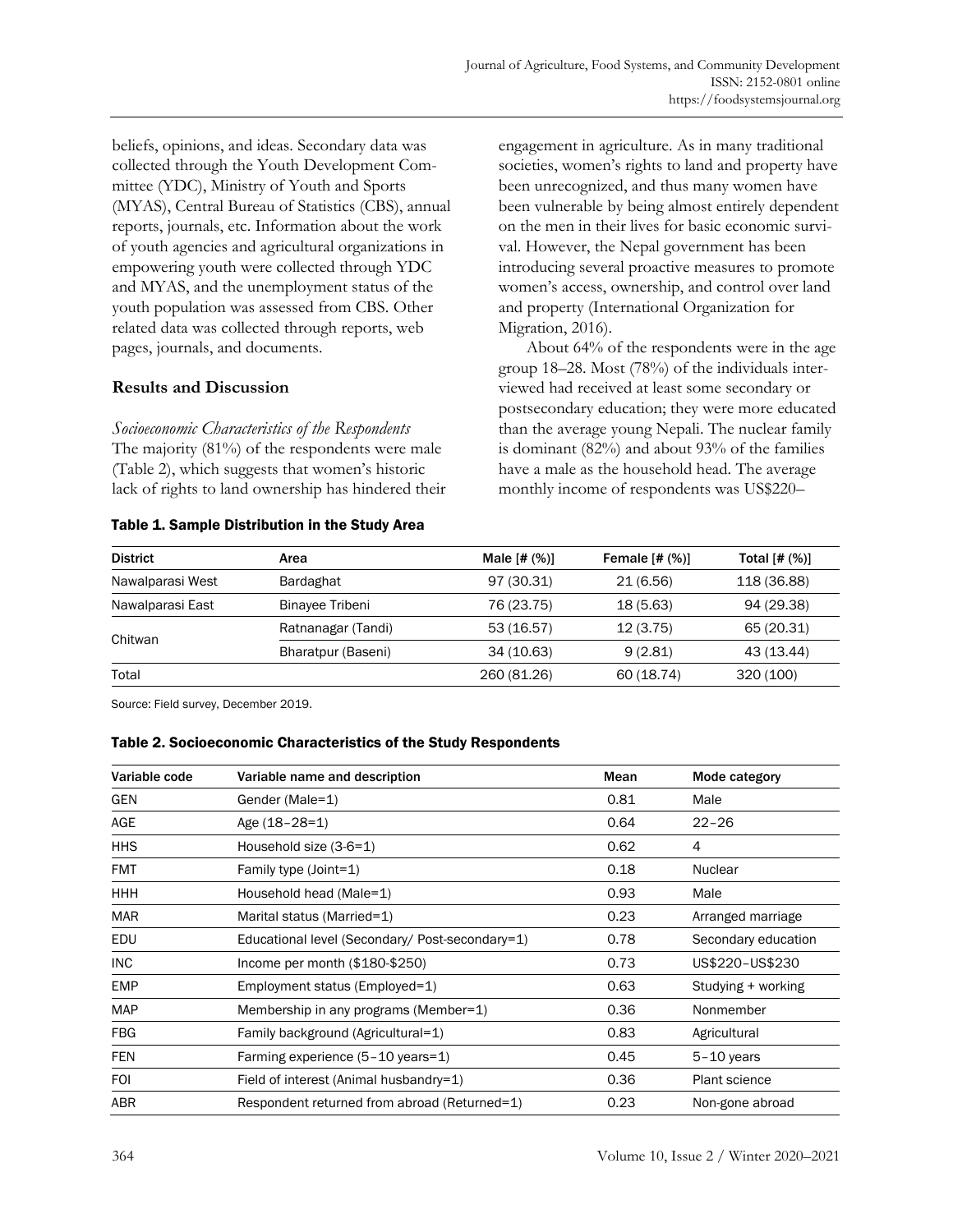US\$230. Less than three-fourths (73%) had monthly earnings in the range of US\$180–US\$250. More than three-fourths (77%) of the youths are single, indicating that agriculture employs a many single youths, especially when farming is the major source of self-reliance and income. The results showed that 64% of the respondents do not belong to any agricultural program, while 36% are program members. Nearly two-thirds (63%) were employed. Most family backgrounds of the respondents were agriculture (83%). The study area was an agrarian community, so nearly half of the people already engaged in farming had a farming experience level of 5–10 years (45%). About 64% of the respondents were interested in crop production and 36% were interested in animal husbandry. Nearly one-fourth (23%) of the respondents had traveled outside Nepal, while the remainder had never been abroad for work or study purposes.

# *Agencies Involved in Empowering Youth in the Study Area*

Farming is not always an easy or appealing career option, but an increasing number of youths are reorienting to farming as an entrepreneurial enter-

prise through creative efforts (Young Professionals for Agricultural Development [YPARD] Nepal, 2019). Considering agriculture as a platform from which youths can be inspired to build professional paths, a number of government organizations (GOs), nongovernmental organizations (NGOs), and private agencies have implemented agricultural programs to increase youth engagement in agricultural work in Nepal. As noted above, 36% of the respondents belonged to such efforts. In the study area, youths are very active and have formed many organizations among themselves that work for common objectives. Milijuli (Together) is an agricultural organization formed by more educated youth with the intent to revolutionize agriculture with their skill and knowledge. YUWA is a specialized group of young farmers formed in the study area to solve agricultural problems jointly. The GOs in the study area that are providing support are governed by the Association of Youth Organizations Nepal (AYON), which acts as an umbrella organization for youth organizations to encourage cooperation, dialogue, networking, and collaboration. Some of the organizations are described in Table 3.

| Agency                                                                            | Date Established Role |                                                                                                                                                                                                           |
|-----------------------------------------------------------------------------------|-----------------------|-----------------------------------------------------------------------------------------------------------------------------------------------------------------------------------------------------------|
| We Inspire Nepal (WIN)                                                            | 2012                  | Inspire personal development; conduct motivational seminars and<br>trainings                                                                                                                              |
| Change Fusion Nepal                                                               | 2008                  | Help youth direct their vision and skills through social entrepre-<br>neurship with four components: Mentorship, Knowledge, Funding,<br>and Networking                                                    |
| YUWA                                                                              | 2009                  | Promote youth participation through empowerment and advocacy,<br>work actively to develop youth-adult partnership in several areas                                                                        |
| Open Space Nepal                                                                  | 1997                  | Unite youths and provide them with a platform to interact with<br>others, develop skills and take leadership; work to activate youth<br>through three areas of advocacy: media, education, and innovation |
| Youth Initiative                                                                  | 2001                  | Develop youth potential, encourage positive change in society                                                                                                                                             |
| 4-H club                                                                          | 2014                  | Promote youth-related awareness programs for self-employment and<br>-reliance at the community level in agriculture and economic efforts                                                                  |
| Forum for Rural Welfare and Agri-<br>cultural Reform for Development<br>(FORWARD) | 1997                  | Improve food and nutrition security, household income and resource<br>conservation, integrate social mobilization, agriculture, livestock,<br>fisheries and aquaculture                                   |
| Local Initiatives for Biodiversity,<br>Research and Development<br>(LI-BIRD)      | 1995                  | Capitalize on local resources, innovations, and institutions for<br>sustainable management of natural resources for improving<br>livelihood of smallholder farmers                                        |

#### Table 3. Agencies Involved in Empowering Youth in the Study Area

Source: Focus group discussion, 2019.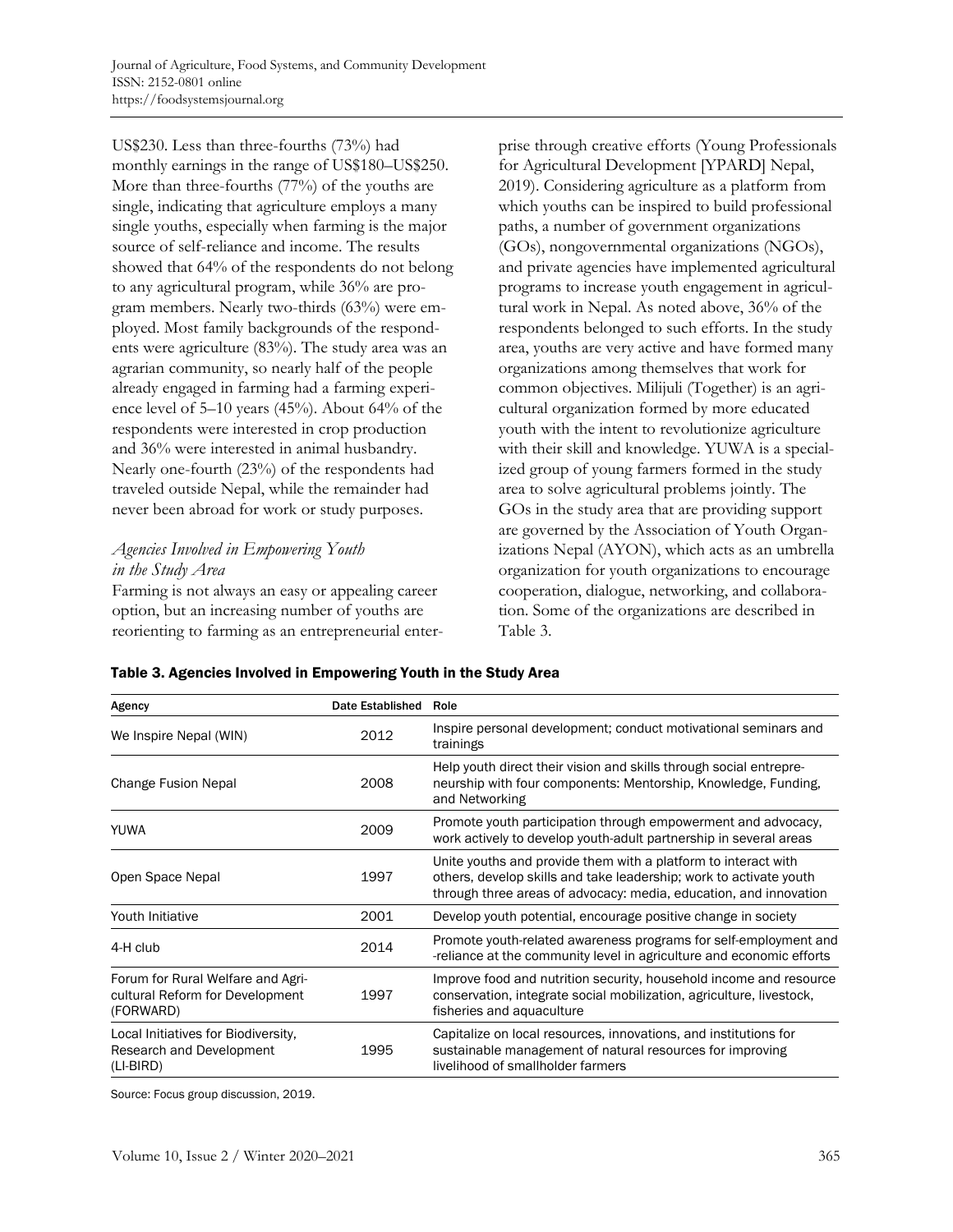Several other organizations and clubs were noted in the study areas, such as Baal Samaj Nepal (Children Society Nepal) in Tandi, Creative Youth Society (CYS) in Bardaghat, Friendship Youth Society (FYS) in Baseni, Deurali Youba Club (DYC) in Binayee Tribeni, Ideal Youth Group (IYG) in Bardaghat, and Buddha Youth Club (BYC) in Binayee Tribeni. In the Chitwan district, youth generally are getting the infrastructure that is needed for development. The multidisciplinary agencies have long been used by agriculture extension as a means to engage youth in economic, social, and agricultural development. Extension agents help in building relationships with potential collaborators, identifying shared interests of youth, and creating new opportunities to extend their work in ways that benefit community farmers. Among the study areas, Bardaghat in Nawalparasi West has the highest number of youth engaged in farming, likely due to the active role of youth organizations, extension services, and the interest of youth. While some youths are members of at least one agency in the study areas, most of them have not been a part of actual agricultural enterprise and programming.

*Level of Youth Involvement in Agro-Enterprises* Although the youth population of the world is anticipated to increase substantially, employment and entrepreneurial opportunities for young people remain limited, especially in economically stagnant developing countries (Technical Centre for Agricultural and Rural Cooperation [CTA], 2017). Engaging rural youth in agribusiness has become an important strategy to create employment opportunities in Nepal. Not all young people are inspired by the notion that farming provides a productive career and profitable returns. The level of youth involvement in agro-enterprises varies with factors such as the opportunities available, their beliefs and attitudes, and location. Nevertheless, several studies have shown that the increasing profitability of agribusiness has attracted youth to agro-enterprises in many developing countries including Ghana (Banson, Nguyen, Bosch, & Nguyen, 2015; Yeboah, Sumberg, Flynn, & Anyidoho, 2017), Ethiopia (Bezu & Holden, 2014; Tadele & Gella, 2012), and Nigeria (Baumüller, 2018; Fawole &

Olajide, 2012). The level of youth involvement in agro-enterprises in this study is shown in Table 4 and Figure 3.

Most youth are involved in crop production  $(33.13\%)$ , horticulture  $(15.31\%)$ , and cattle or buffalo rearing for meat and milk production (10.00%) to sell in nearby markets. A notable share, about 9%, were engaged in farming business: dealing with the entrepreneurship of their own firms, or agro-marketing (trading in agricultural goods). A relative few are involved in work such as farm labor, farm maintenance, and feed-processing industries. While it was found that the plurality of the youths in the study area is actively involved in crop production, their involvement in other sectors of agricultural enterprise needs to be encouraged.

# *Economic and Personal Attitudes of Youth toward Farming*

Although agribusiness could be well-positioned to absorb youth and thus reduce unemployment, this has not been the case, as only one-third of the youth population is engaged in agriculture in Nepal (Central Bureau of Statistics Nepal, 2019). Perceptions and behavioral attitudes play an important role in influencing enthusiasm of youth for farming. A youth decides to commence any sort of business activity primarily if it is perceived

### Table 4. Level of Youth Involvement in Agro-Enterprises

| <b>Agro-enterprise Practice</b> | Frequency | Percentage | Rank |  |
|---------------------------------|-----------|------------|------|--|
| Crop production                 | 106       | 33.13      | 1    |  |
| Horticulture                    | 49        | 15.31      | 2    |  |
| Cattle or buffalo rearing       | 32        | 10.00      | 3    |  |
| <b>Farming business</b>         | 29        | 9.06       | 4    |  |
| Agro-marketing                  | 21        | 6.56       | 5    |  |
| Farm labor                      | 19        | 5.94       | 6    |  |
| Poultry                         | 15        | 4.69       | 7    |  |
| Goat rearing                    | 13        | 4.06       | 8    |  |
| Farm maintenance                | 12        | 3.75       | 9    |  |
| Feed processing                 | 9         | 2.81       | 10   |  |
| Aquaculture                     | 7         | 2.19       | 11   |  |
| Piggery                         | 4         | 1.25       | 12   |  |
| Apiculture                      | 4         | 1.25       | 13   |  |
| Total                           | 320       | 100        |      |  |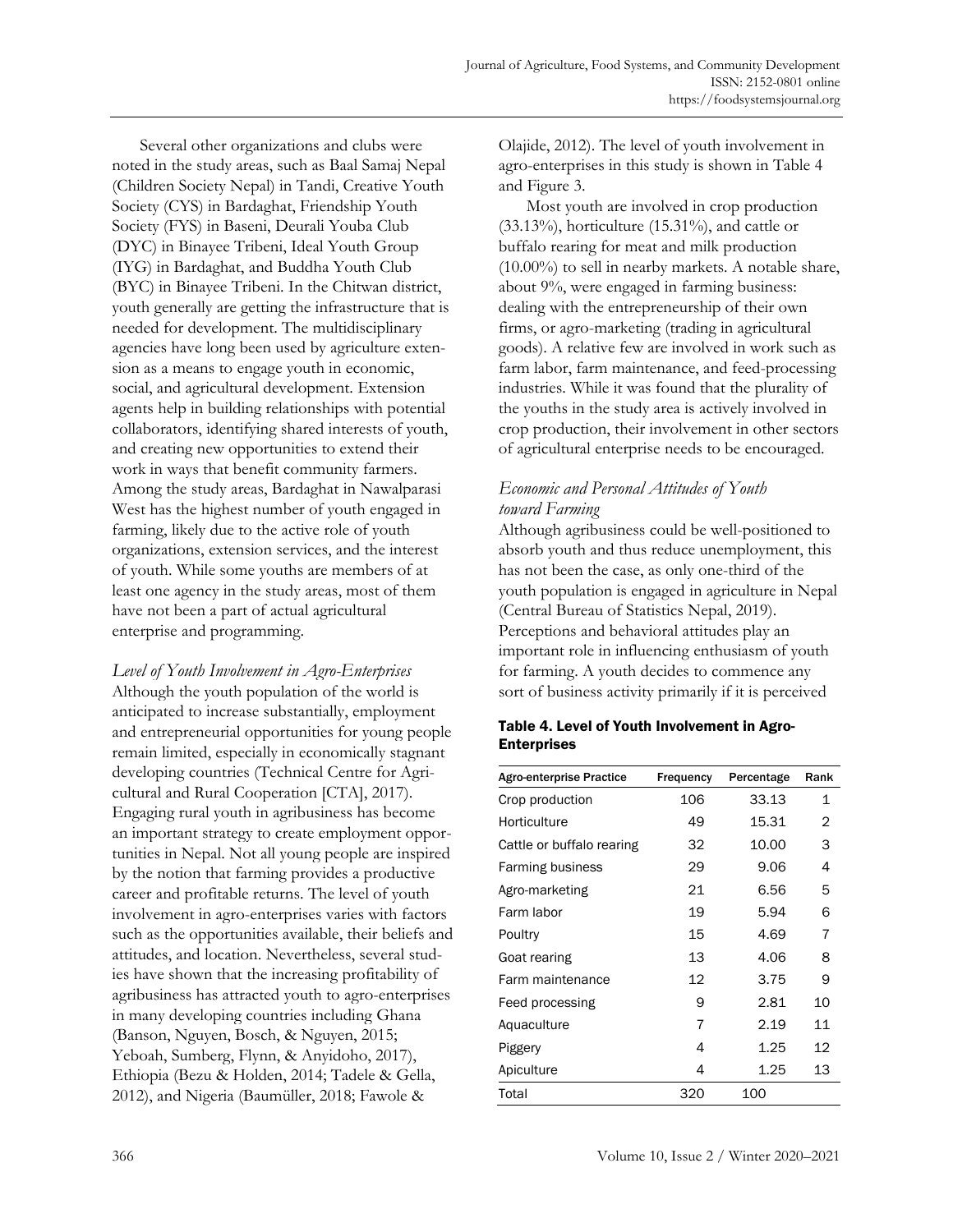to be more profitable and feasible than alternatives (Liñán, Santos, & Fernández, 2011).

A five-point Likert scale (1=Strongly disagree [SDA], 2=Disagree [DA], 3=Undecided [UD], 4=Agree [A], 5=Strongly agree [SA]) was used to assess significant differences. Respondents were asked to choose different categories signifying different strengths of agreement and disagreement. This category was scored and the sum of the scores measures youth attitudes toward agriculture. The personal and economic attitudes toward farming of the study subjects are tabulated in Table 5.

The average scale value is the index which determines the overall attitudes of youth toward farming, calculated by the following formula:

AVS= $\sum$  {(Si<sup>\*</sup>fi)/N) /5} AVS=average value scale ∑=summation Si=scale value Fi=frequency of importance given by farmers N=total number of interviewed youth (320)

Most respondents strongly agree with the idea of a positive role for agriculture in the development of society. At the same time, however, farming is perceived as a burdensome occupation to be engaged in. The majority agreed that farming is an acceptable way of life to them, disagreeing with the statement "Farming reduces one's prestige in society." Farming is considered not only for the aged, less privileged, and uneducated, but also as appropriate for educated youths. Most youths agreed that farming creates employment and is a successful enterprise. Yet, most of them do not perceive farming as a beneficial venture. To them, returns from farming are unattractive; they view farming as a low-income profession.

### *What Attracts Youth to Agriculture?*

Agriculture tends to attract young people when it is perceived as "profitable, competitive, and dynamic" (Kaini, 2019, para. 3). The factors determined in this study that attract youth to agriculture are shown in Table 6.

Most youths are actively engaged in agriculture due to the absence of other desirable job opportunities or because they originate from agricultural family backgrounds. The personal reasons that guide youth toward agriculture include the high value placed on family land ownership and the value placed on being self-employed; only a few are involved in agriculture with the aim of providing jobs for others. Some (about 4%) intentionally

### Figure 3. Level of Youth Involvement in Agro-Enterprises

The red bar represents the percentage of each category of engagement field; the blue bar represents the number of respondents (*N*=320).

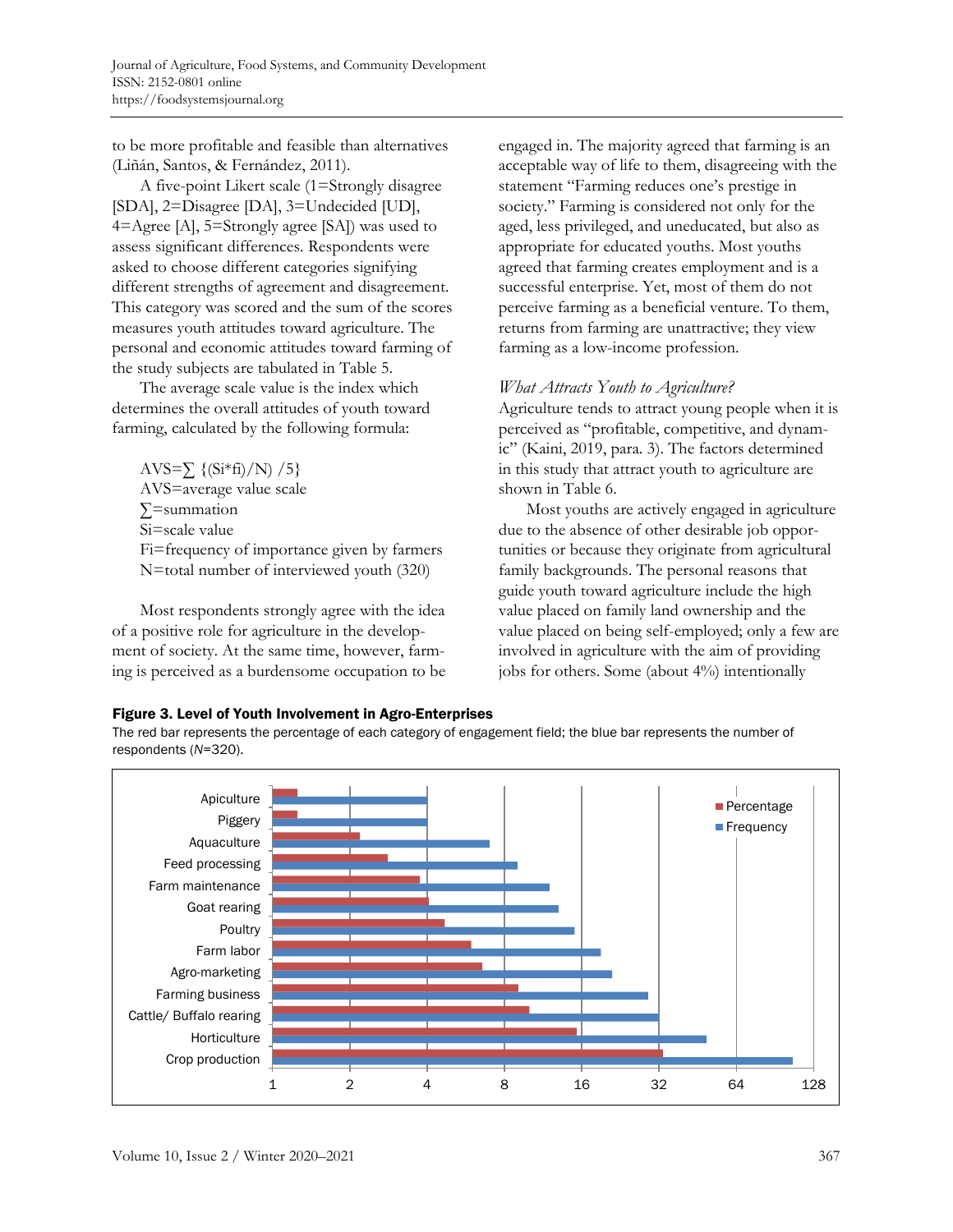want to get involved due to a heart-felt "passion." Very few (1.25%) are motivated through being agricultural graduates; for this reason, they choose farming over other careers. Some youths are engaged in agribusiness due to perceiving a good

young farmers. The most severe economic constraint for most of the respondents is inadequate credit provision, followed by high costs of transportation, heavy insurance and taxation burdens, low prices of products, inadequate access to mar-

Table 6. Factors that Attract Youth to Agriculture

| S. N        | <b>Statements of Reasons</b>                 | Frequency | Percentage |
|-------------|----------------------------------------------|-----------|------------|
| ı.          | Psychological reasons                        |           |            |
| 1           | Absence of other desirable job opportunities | 54        | 16.88      |
| 2           | Agricultural family background               | 48        | 15.00      |
| 3           | High value of land ownership                 | 32        | 10.00      |
| 4           | Self-employment                              | 29        | 9.06       |
| 5           | To provide jobs to others                    | 9         | 2.81       |
| 6           | Feel passion for agriculture                 | 13        | 4.06       |
| 7           | Farming is not a risky practice              | 11        | 3.44       |
| 8           | Agricultural graduate                        | 4         | 1.25       |
| Ш.          | <b>Economic reasons</b>                      |           |            |
| $\mathbf 1$ | Many opportunities for young entrepreneurs   | 28        | 8.75       |
| 2           | Opportunities for business in agriculture    | 23        | 7.19       |
| 3           | Credit acquisition opportunities             | 10        | 3.13       |
| 4           | Poverty alleviation                          | 16        | 5.00       |
| 5           | As a profession for side-earning             | 32        | 10.00      |
| 6           | Offers profitable returns                    | 11        | 3.44       |
|             | Total                                        | 320       | 100        |

### *Constraints Faced by Youth in Transforming the Economy Through Agriculture*

deal of opportunity for young entrepreneurs: 8.75% and 7.19% are involved due to opportunities for various forms of agribusiness.

Various constraints hold back the development of youth engagement in agriculture in many developing countries, including Nepal. Social, economic, and technological constraints faced by youth in farming are ranked and shown in Table 7.

Major social constraints to active participation in agriculture are society's overall perception of farmers, followed by lack of support from the government, poor basic farming knowledge and inadequate access to extension facilities, and less respect for

#### Table 5. Attitude of Youth Toward Agriculture (*N*=320)

|                                              |                 |     |     |      |                  | Average     |      |
|----------------------------------------------|-----------------|-----|-----|------|------------------|-------------|------|
| <b>Statements</b>                            | SA <sub>5</sub> | A 4 | UD3 | DA 2 | SDA <sub>1</sub> | scale value | Rank |
| I. Personal attitudes                        |                 |     |     |      |                  |             |      |
| Agriculture contributes to rural development | 220             | 96  | 4   |      |                  | 0.83        | 1    |
| Farming is burdensome                        | 98              | 84  | 48  | 42   | 48               | 0.61        | 2    |
| Farming is the acceptable way of life to me  | 65              | 84  | 70  | 57   | 44               | 0.57        | 3    |
| Farming reduces one's prestige in society    | 63              | 48  | 16  | 144  | 49               | 0.50        | 4    |
| Farming is for aged people                   | 45              | 48  | 19  | 153  | 55               | 0.46        | 5    |
| Farming is for the less privileged           | 38              | 42  | 26  | 166  | 48               | 0.45        | 6    |
| Farming is for uneducated people             | 13              | 28  | 68  | 96   | 115              | 0.38        | 7    |
| II. Economic attitudes                       |                 |     |     |      |                  |             |      |
| Farming creates employment                   | 148             | 84  | 23  | 30   | 35               | 0.69        | 1    |
| Farming is a successful enterprise           | 67              | 62  | 48  | 70   | 73               | 0.52        | 2    |
| Farming is a beneficial venture              | 63              | 58  | 26  | 107  | 66               | 0.50        | 3    |
| Farming return is attractive                 | 48              | 56  | 21  | 121  | 74               | 0.47        | 4    |
| Farming generates low income                 | 45              | 48  | 13  | 150  | 64               | 0.46        | 5    |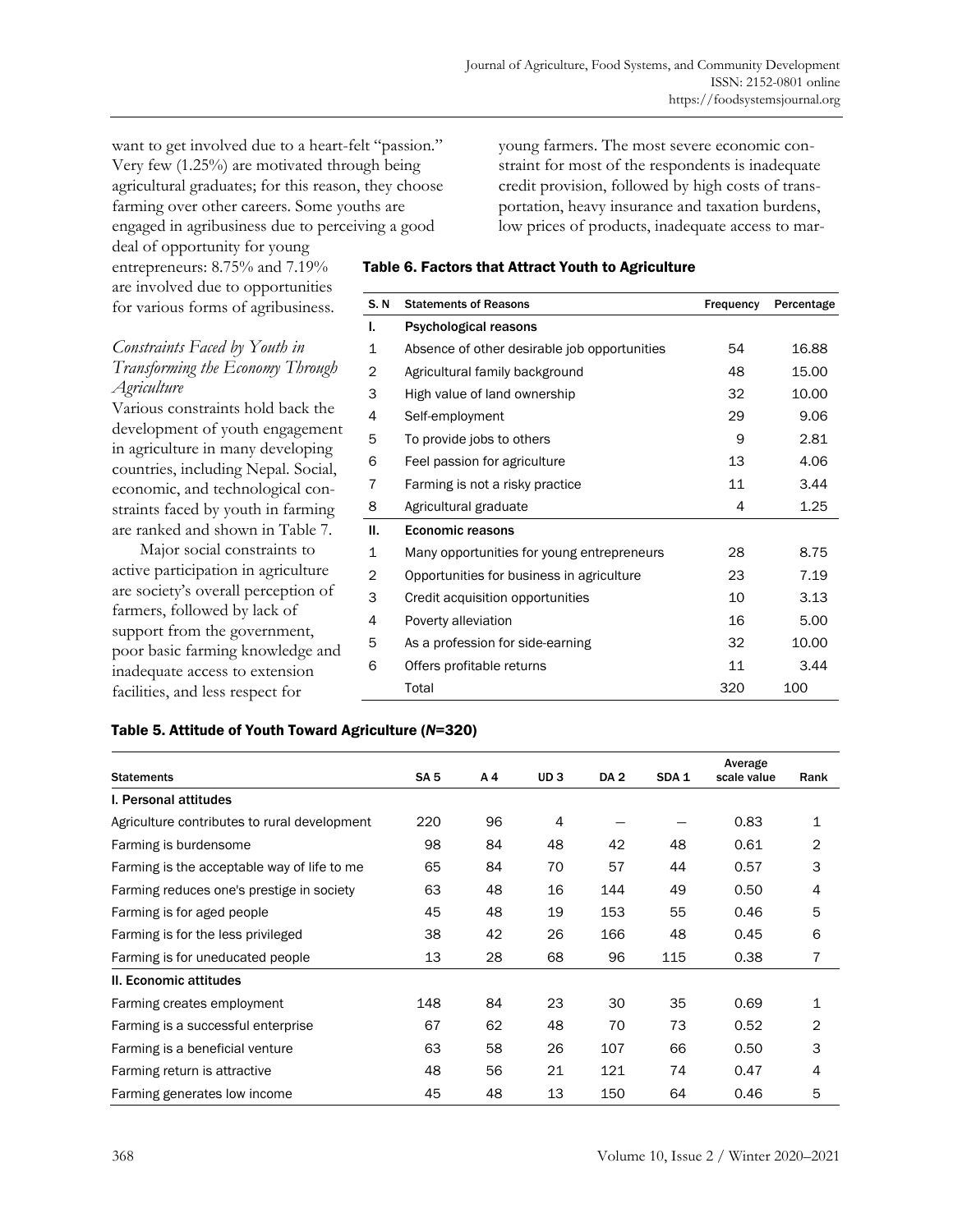|              |                                               |             |                |                 |                 |                  | Average     |             |
|--------------|-----------------------------------------------|-------------|----------------|-----------------|-----------------|------------------|-------------|-------------|
|              | <b>Statement of Problems</b>                  | <b>SA 5</b> | A <sub>4</sub> | UD <sub>3</sub> | DA <sub>2</sub> | SDA <sub>1</sub> | scale value | Rank        |
| $\mathbf{I}$ | Social constraints                            |             |                |                 |                 |                  |             |             |
|              | People's perception of farmers                | 123         | 86             | 20              | 52              | 39               | 0.73        | $\mathbf 1$ |
|              | Lack of incentives from government            | 98          | 86             | 16              | 64              | 56               | 0.67        | 2           |
|              | Poor basic farming knowledge                  | 98          | 73             | 14              | 80              | 55               | 0.65        | 3           |
|              | Access to extension facilities                | 56          | 83             | 31              | 81              | 69               | 0.59        | 4           |
|              | Young farmers are less respected in society   | 70          | 57             | 26              | 78              | 89               | 0.56        | 5           |
| $\mathbf{I}$ | <b>Economic constraints</b>                   |             |                |                 |                 |                  |             |             |
|              | Inadequate credit provision                   | 124         | 98             | 28              | 40              | 30               | 0.76        | $\mathbf 1$ |
|              | High cost of transportation                   | 92          | 106            | 18              | 64              | 40               | 0.69        | 2           |
|              | Inappropriate insurance and taxation policies | 88          | 93             | 23              | 69              | 47               | 0.67        | 3           |
|              | Low prices of products                        | 83          | 93             | 9               | 75              | 60               | 0.64        | 4           |
|              | Access to markets                             | 63          | 93             | 24              | 82              | 58               | 0.61        | 5           |
|              | Poor returns on investment                    | 59          | 71             | 16              | 92              | 82               | 0.59        | 6           |
| Ш            | <b>Technological constraints</b>              |             |                |                 |                 |                  |             |             |
|              | Poor access to advanced ICT innovations       | 92          | 117            | 19              | 65              | 27               | 0.71        | 1           |
|              | Storage facilities                            | 86          | 104            | 28              | 63              | 39               | 0.68        | 2           |
|              | Unavailability of modern machinery            | 84          | 102            | 23              | 64              | 47               | 0.67        | 3           |
|              | Lack of input processing units                | 70          | 97             | 34              | 64              | 55               | 0.64        | 4           |
|              | Irrigation deficits                           | 68          | 79             | 12              | 96              | 65               | 0.59        | 5           |

#### Table 7. Constraints Faced by Youth in Transforming the Economy Through Agriculture

#### Table 8. Youth Contribution to Agro-Economic Transformation

| Overall contribution level of youth | Frequency (N=320) | Percentage |
|-------------------------------------|-------------------|------------|
| High                                | 109               | 34         |
| Medium                              | 67                | 21         |
| Low                                 | 144               | 45         |
| Total                               | 320               | 100        |

kets, and poor returns on investment. Difficulty with obtaining credit is due mainly to high interest rates, which reflect both transitional issues of economic transformation and structural problems with agriculture. Lack of side-business support (e.g., lack of financial support from non-agricultural business, low profitability, and macroeconomic uncertainty) makes banks view the agricultural sector as a high risk for loans. (Open Space Nepal and Change Fusion Nepal are working to make credit more accessible to young farmers.) Inadequate access to advanced information and communication technology (ICT) ranked first among the technological

constraints, followed by unavailability of storage facilities and modern machinery, lack of input processing units, and irrigation deficits.

### *Youth Contribution to Agro-Economic Transformation*

The level of personal contribution to

economic transformation was selfdetermined by the respondents, taking into account problems and strengths. Economic transformation, as used in this study, means a higher average income, broader diversity of economic enterprises, and greater contribution to GDP through agriculture. Table 8 shows the self-perceived levels of the contribution of respondents to building the economy through transforming the agricultural system.

Nearly half of the respondents (45%) were found to have a low level of contribution to economic transformation through farm involvement, and 34% and 21% of the respondents had a high and a medium level of contribution, respectively.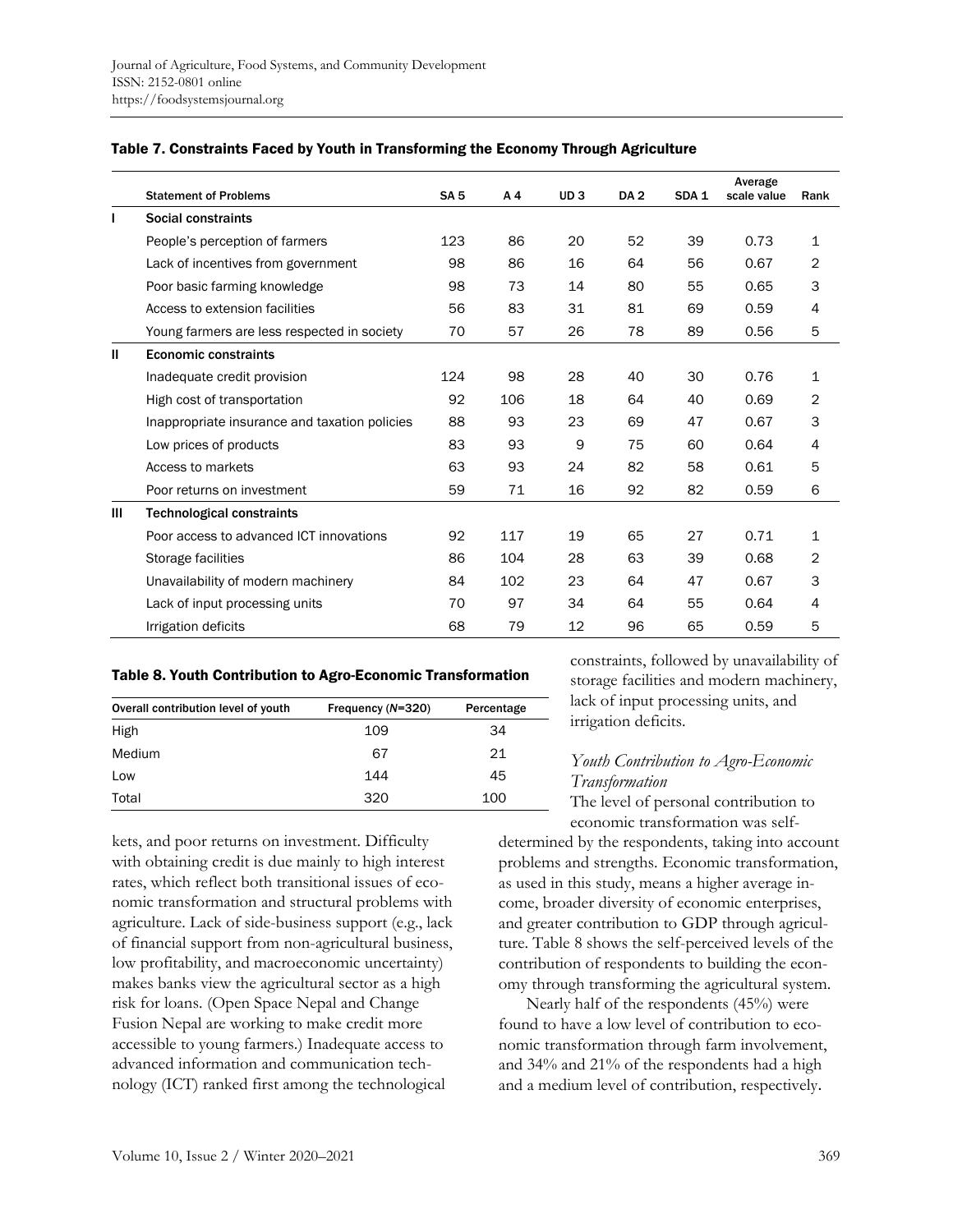### **Conclusions and Suggestions**

There are many psychological, economic, and social factors that attract youth to farming, and most youth have a positive perception of farming; thus, the number of youth engaged in agriculture is increasing. Due to the absence of alternative desirable job opportunities in the country and/or to having originated from an agricultural family, a large number of youths are willingly or unwillingly engaged in agricultural profession. The majority are primarily involved in horticultural crop production and animal rearing, which generates direct, attractive returns and thus increases youth enthusiasm toward agriculture. This positive attitude makes youth more engaged in agricultural enterprises that contribute to the economic development of Nepal.

Nevertheless, their contribution to economic growth remains well below its potential. Several constraints limit youth participation in the agriculture sector. Major challenges include inadequate access to credit, a low social perception of farmers, limited access to advanced ICT innovations, and high costs of transportation. GOs, NGOs, youth development agencies, United Nations organizations concerned with agriculture (e.g., the Food and Agriculture Organization [FAO], International Fund for Agricultural Development [IFAD]), and youth organizations primarily operated by youth (e.g., YUWA, Open Space Nepal) should provide support and incentives such as banking and credit facilities, subsidized agricultural inputs such as seed, fertilizers, and pesticides, and extension services to nurture and sustain youth in agricultural professions.

There needs to be an augmentation of knowl-

edge of basic farming practices among youth by developing agricultural training programs and strengthening existing ones. Efforts are needed that focus on a broad variety of agricultural economic contributions: not only crop production, horticulture, and cattle rearing, but farming business and agro-marketing as well. Agricultural science and entrepreneurship programs should be made widely available and strongly encouraged among students. GOs and NGOs can play facilitating roles by developing programs such as pension plans, crop and livestock insurance, and managed market infrastructure. Youth who are currently in the agricultural professions should be motivated, encouraged, and honored so that others will take a stronger interest in farming, and promote agricultural and economic transformation in Nepal. Investment, training, and extension programs in Nepal have been limited in scope. Future work on youth empowerment and involvement in agriculture should be motivation-based. Initiatives such as networking and partnerships that encourage youth to enter farming professions should be developed. It is hoped that the findings of this paper present clear insights into efforts that will foster effective community transformation through agricultural development.

# **Acknowledgments**

The authors owe their sincere and deep gratitude to Subodh Gyawali and Arjun Rawal from the Institute of Forestry, Tribhuvan University, for their continuous support throughout this research. Special thanks to our parents, whose guidance is always with us.

# **References**

- Adedoyin, S., & Jibowo, A. (2005). Youth and children programmes in Nigeria. In Agricultural Extension in Nigeria, Agricultural Extension Society of Nigeria (AESON).
- Allen, A., Howard, J., Kondo, M., Jamison,, A., Jayne, T., Snyder, J. … & Yeboah, K. F. (2016). *Agri-food youth employment and engagement study (AGYEES).* East Lansing: Michigan State University. Retrieved from https://gcfsi.isp.msu.edu/files/2215/3306/7552/AgYees\_Report\_FINAL\_web\_from-ISP.pdf
- Aphunu, A., & Atoma, C. N. (2010). Rural youths' involvement in agricultural production in Delta Central Agricultural Zone: Challenge to agricultural extension development in Delta State. *Journal of Agricultural Extension, 14*(2), 46–55. https://doi.org/10.4314/jae.v14i2.64123
- Banson, K. E., Nguyen, N. C., Bosch, O. J., & Nguyen, T. V. (2015). A systems thinking approach to address the complexity of agribusiness for sustainable development in Africa: A case study in Ghana. *Systems Research and Behavioral Sciences, 32*(6), 672–688. https://doi.org/10.1002/sres.2270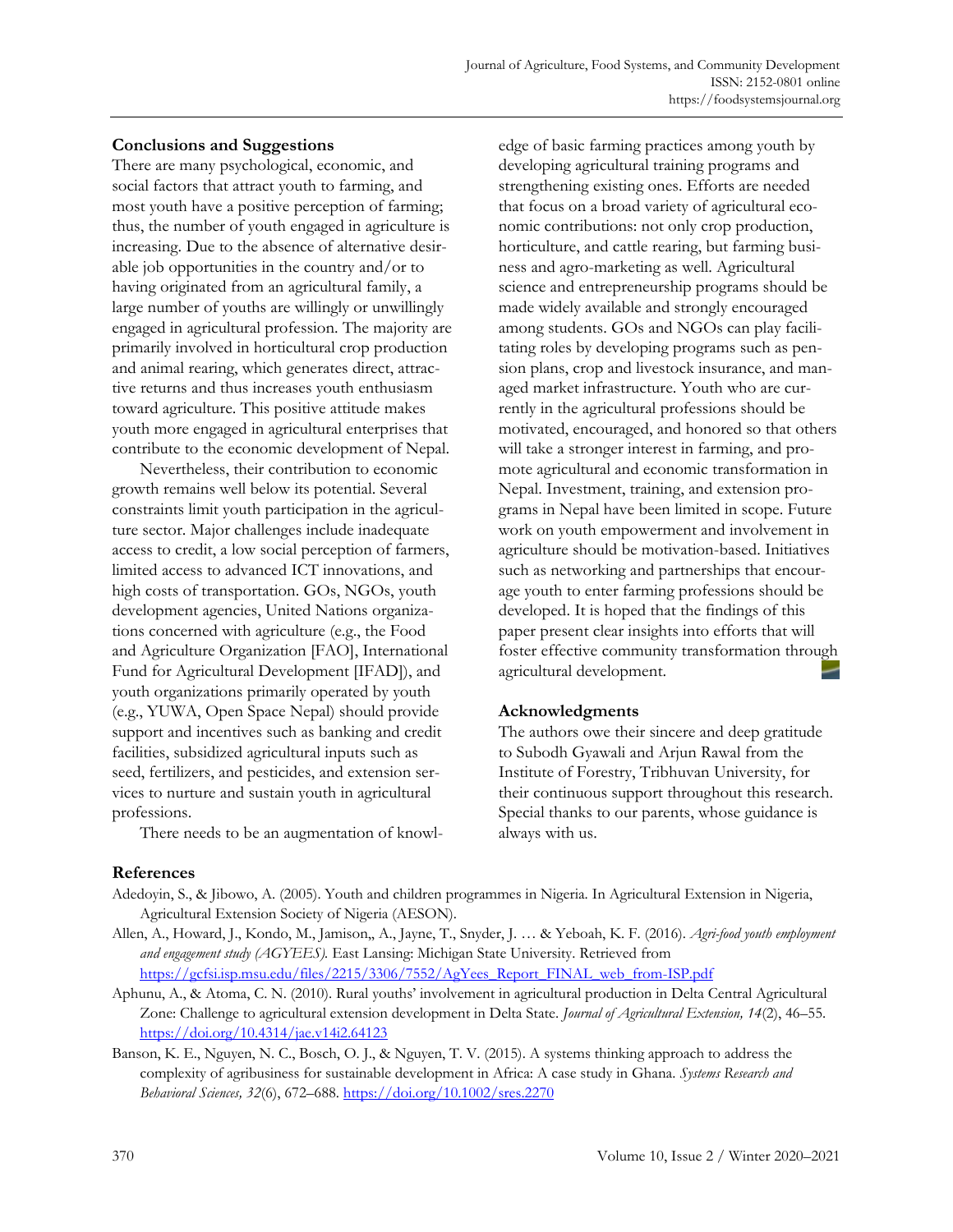- Baumüller, H. (2018). The little we know: An exploratory literature review on the utility of mobile phone‐enabled services for smallholder farmers. *Journal of International Development, 30*(1), 134–154. https://doi.org/10.1002/jid.3314
- Bezu, S., & Holden, S. (2014). Are rural youth in Ethiopia abandoning agriculture? *World Development, 64,* 259–272. https://doi.org/10.1016/j.worlddev.2014.06.013
- Breitenbach, M. (2006). A model for rural youth participation in local government: A South African case study. *Annals of Child and Youth Studies, 1*(1), 72–84.
- Bruton, G. D., Ketchen, Jr., D. J., & Ireland, R. D. (2013). Entrepreneurship as a solution to poverty. *Journal of Business Venturing, 28*(6), 683–689. https://doi.org/10.1016/j.jbusvent.2013.05.002
- Central Bureau of Statistics Nepal. (2019). Central Bureau of Statistics. Kathmandu: Government of Nepal, National Planning Commision. Retrieved from http://old.cbs.gov.np/sectoral\_statistics/social\_statistics
- Chaudhary, D. (2018). Agricultural policies and rural development in Nepal: An overview. *Research Nepal Journal of Development Studies, 1*(2), 34–46. https://doi.org/10.3126/rnjds.v1i2.22425
- Díaz-Pichardo, R., Cantú-González, C., López-Hernández, P., & McElwee, G. (2012). From farmers to entrepreneurs: The importance of collaborative behavior. *The Journal of Entrepreneurship, 21*(1), 91–116. https://doi.org/10.1177/097135571102100104
- Fatunla, G. T. (1996). Socio-economic issues in the education of children of migrant fishermen in Nigeria. *Journal of Sustainable Agriculture, 9*(1), 31–61. https://doi.org/10.1300/J064v09n01\_05
- Fawole, O. P., & Olajide, B. R. (2012). Awareness and use of information communication technologies by farmers in Oyo State, Nigeria. *Journal of Agriculture and Food Information, 13*(4), 326–337. https://doi.org/10.1080/10496505.2012.717003
- Fletcher, A. (2019, December 28). Youth and economics [Blog post]. Youth + Social change. Retrieved from https://adamfletcher.net/category/adam-fletcher/
- Gebremariam, E. B. (2017). The politics of youth employment and policy processes in Ethiopia. *Institute of Development Studies [IDS] Bulletin, 48*(3), 33–50. https://doi.org/10.19088/1968-2017.125
- Guerra, N. G., & Bradshaw, C. P. (2008). Linking the prevention of problem behaviors and positive youth development: Core competencies for positive youth development and risk prevention. *New Directions for Child and Adolescent Development, 122,* 1–17. https://doi.org/10.1002/cd.225
- Gwanya , T. (2008). Address by the Director General at the launch of Youth In Agriculture and Rural Development. Western Cape Department of Land Affairs, ZA: Goudini Spa.
- Haber, W. (2007). Energy, food, and land—The ecological traps of humankind. *Environmental Science and Pollution Research, 14*(6), 359–365. https://doi.org/10.1065/espr2007.09.449
- Hartley, S. (2014). Collective learning in youth‐focused co‐operatives in Lesotho and Uganda. *Journal of International Development, 26*(5), 713–730. https://doi.org/10.1002/jid.3000
- Hosein, N. A., & Yadav, P. (2017). Youth involvement in the peaceful and sustainable development of Nepal. Kathmandu, Nepal: United Nations Peace Fund Nepal (UNPFN). Retrieved from [https://www.np.undp.org/content/nepal/en/home/library/sustainable-development-goals-national-report--](https://www.np.undp.org/content/nepal/en/home/library/sustainable-development-goals-national-report---nepal/youth-involvement-in-the-peaceful-and-sustainable-development-of-Nepal.html) nepal/youth-involvement-in-the-peaceful-and-sustainable-development-of-Nepal.html
- International Organization for Migration. (2016). *Securing women's land and property rights in Nepal.* Geneva, CH: IOM. Retrieved from https://www.iom.int/news/securing-womens-land-and-property-rights-nepal
- Jabed, M. (2016, March 06). Agricultural transformation. *The Kathmandu Post.* Retrieved from https://kathmandupost.com/opinion/2016/03/06/agricultural-transformation
- Kaini, B. R. (2019, September 15). How to attract young people to farming? *República* (Kathmandu, NP). Retrieved from https://myrepublica.nagariknetwork.com/news/how-to-attract-young-people-to-farming/
- Khanal, S., & Shrestha, M. (2019). Agro-tourism: Prospects, importance, destinations and challenges in Nepal. *Archives of Agriculture and Environmental Science, 4*(4), 464–471. http://doi.org/10.26832/24566632.2019.0404013
- Lawal, W. A. (2011). An analysis of government spending on agriculture sector and its contribution to GDP in Nigeria. *International Journal of Business and Social Science, 2*(20), 244–250.